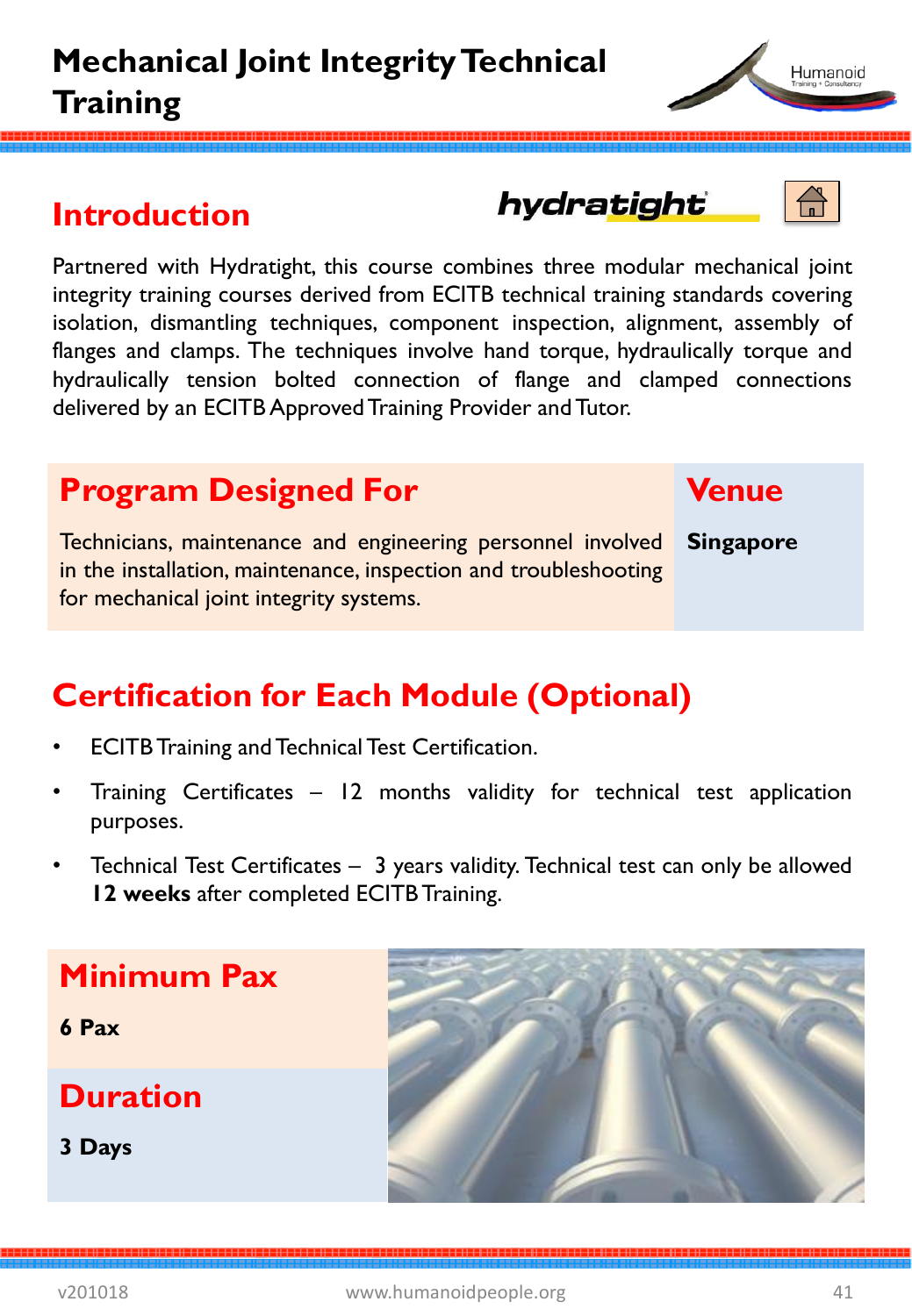

## **Course Content**

hydratight



#### **Module 1: Hand Torque Bolted Connection Techniques**

- Dismantle, inspect, prepare, assemble, and tighten flanged and clamp connector pipe joints using hand torque equipment.
- Health and Safety.
- Instruction and practice in observing health and safety requirements and approved working practices.
- Prepare work areas for the preparation and tightening of flanged and clamp connector pipe joints.
- Prepare equipment for the preparation and tightening of flanged and clamp connector pipe joints.
- Prepare materials for the preparation and tightening of flanged and clamp connector pipe joints.
- Dismantle, inspect, prepare, assemble and tighten flanged and clamp connector pipe joints.
- Reinstate the work area after the preparation and tightening of flanged and clamp connector pipe joints.

#### **Module 1: Technical Assessment**

• Dismantle, Assemble, and Hydraulically Torque Flanged Joints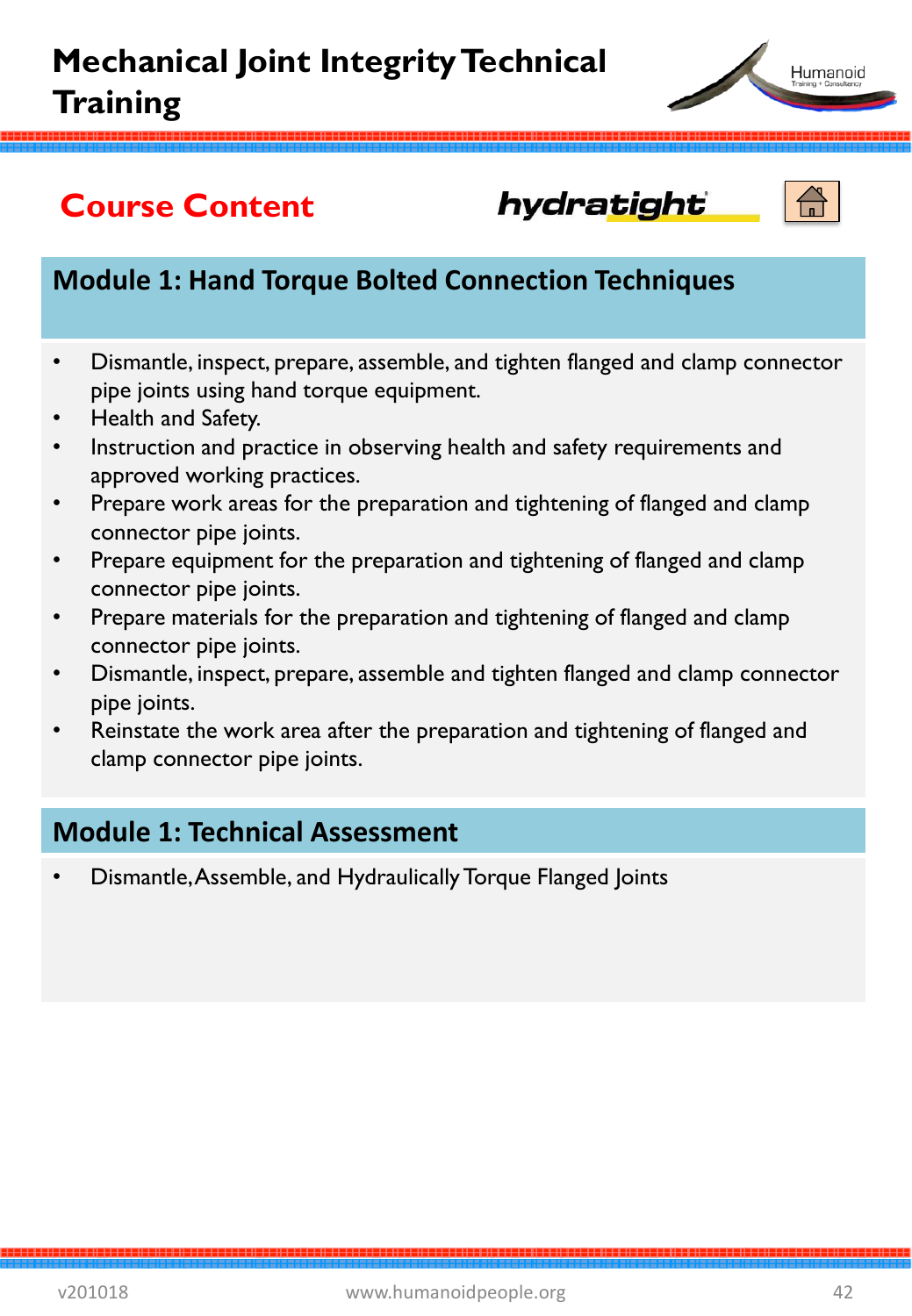

## **Course Content**

#### **Module 2: Hydraulically Tension Bolted Connection Techniques**

hydratight

- Dismantle, inspect, prepare, assemble, and tighten flanged and clamp connector pipe joints using hydraulic tensioning equipment.
- Health and Safety.
- Instruction and practice in observing health and safety requirements and approved working practices.
- Prepare work areas for the assembly and tightening of bolted connections using hydraulic tensioning equipment.
- Prepare equipment for the assembly and tightening of bolted connections using hydraulic tensioning equipment.
- Prepare materials for the assembly and tightening of bolted connections using hydraulic tensioning equipment.
- Assemble bolted connections.
- Tighten bolts using hydraulic tensioning equipment.
- Check integrity of assembled bolted connection.
- Reinstate the work area after the assembly and tightening of bolted connections using hydraulic tensioning.

#### **Module 2: Technical Assessment**

• Dismantle, Assemble, and Tensioning Bolted Connections